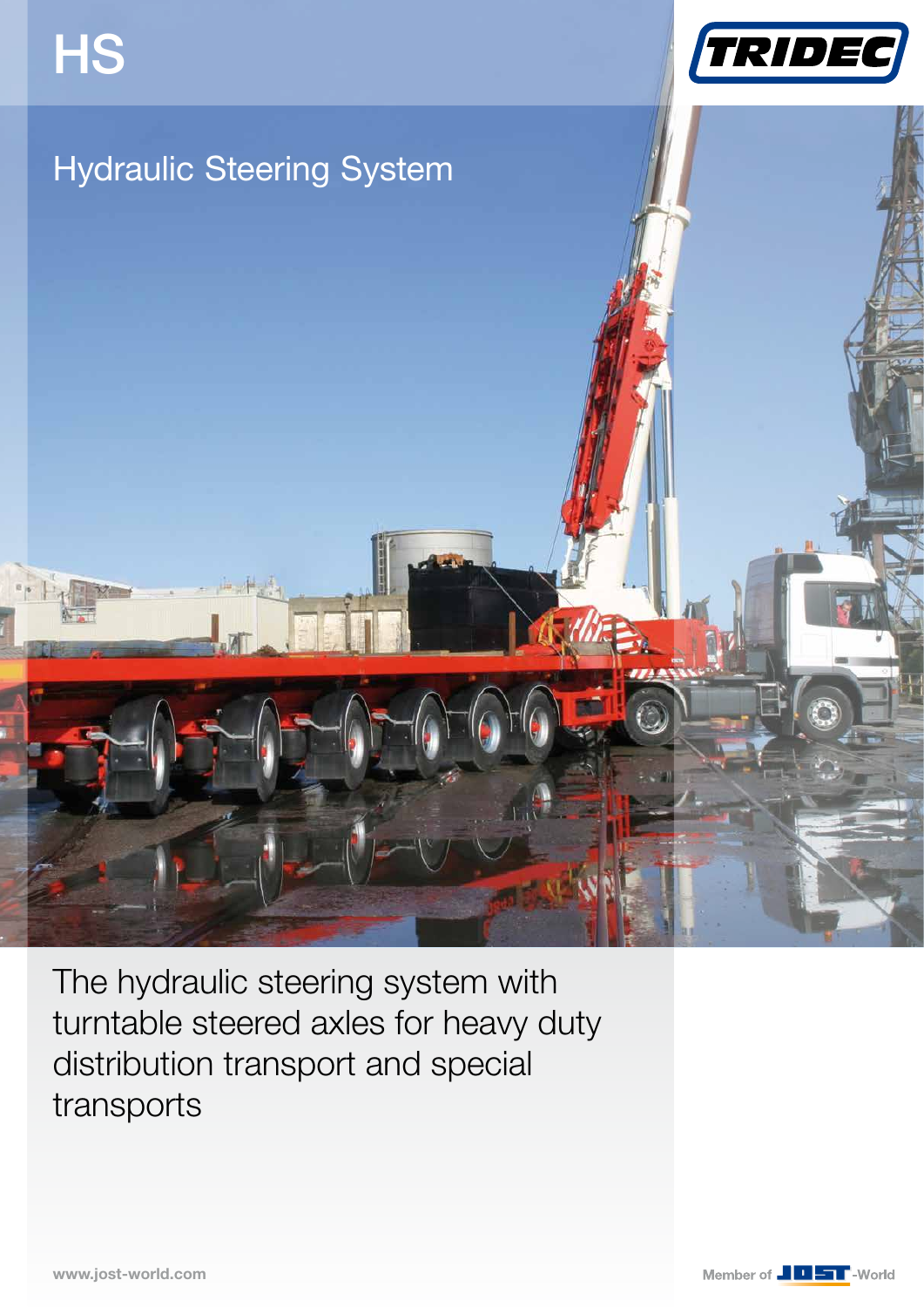

# Winning advantages

*The hydraulic steering system with turntable steered axles for extendible trailers, tank trailers, rock transport and ballast trailers*



The TRIDEC HS steering system is a hydraulic steering which is suitable, for example, for transporting construction materials or ballast and other trailers used in heavy industry. The HS system can also be used for extendible trailers and self tracking dollies.

The HS system is able to steer up to four axles, possibly in combination with nonsteered rigid axles. The trailer can also be equipped with the TRITRONIC manual control, which makes your vehicle even more manoeuvrable.

# **Increased accessibility**

- Large steering angles (45˚) possible
- Ideal manoeuvrability
- Highest stability
- Improved agility

# **Noticeable savings**

- Lower fuel consumption
- Less tyre wear
- Low maintenance
- Protection against vehicle and collateral damages

# **Increased comfort**

- Even under poor road conditions
- Suitable for transporting long goods
- Extendible transport possible

# **Optimally adjustable**

with the TRITRONIC manual control

- Wireless manual control or via cable
- Automatic axle alignment
- Nine additional dual-effect hydraulic functions or 18 electrical functions possible (or a combination of both)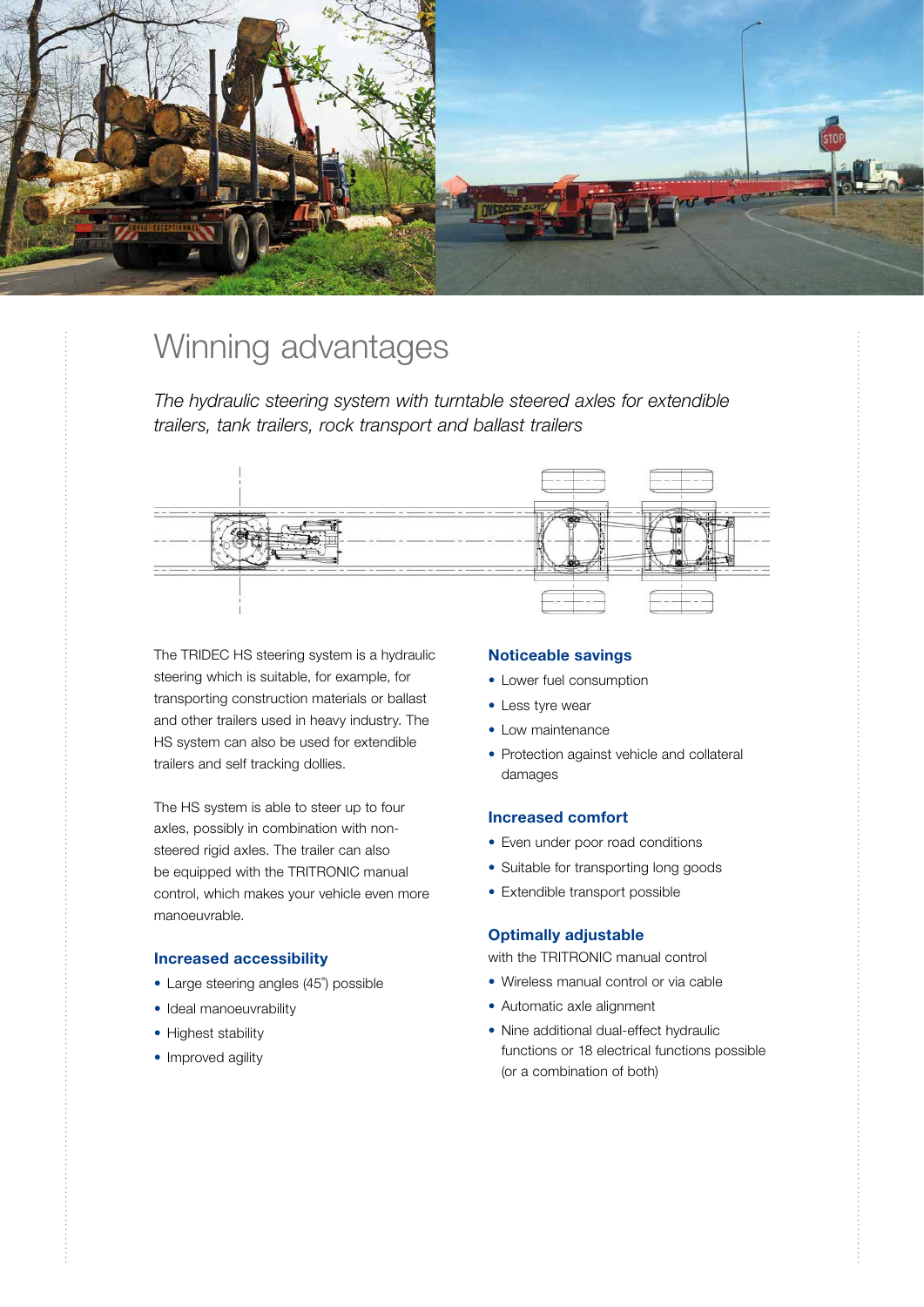

# Winning technology







# **Splined bolt**

Welding the thrust plates is no longer required due to the use of special TRIDEC screws for mounting the rim bearing on the chassis.

## **Engineering**

TRIDEC features a progressive department Engineering which supports the entire technical preparation and execution of your order. A turning circle calculation can be performed with specially developed software, which, taking statutory regulations into account, simulates the road space your trailer requires. We can combine your and our system to a single unit (in consultation with the department Engineering) using interference checking and construction recommendations. The result is an ideal steering behaviour combined with minimal tyre wear.

### **Maintenance**

Maintenance of the HS system from TRIDEC is limited to lubricating the rim bearings several times, a visual inspection of the hydraulic components and retightening the bolt connections. This low maintenance requirement is the result of using high-quality materials and durable construction. The rim bearings have a special sealing. All lubricating points are grouped together in an easily accessible location.

*TRIDEC is an innovative company specialised in the development and manufacture of mechanical and hydraulic steering systems and axle suspension systems for all types of towed vehicles. TRIDEC has been part of JOST-World since 2008.*